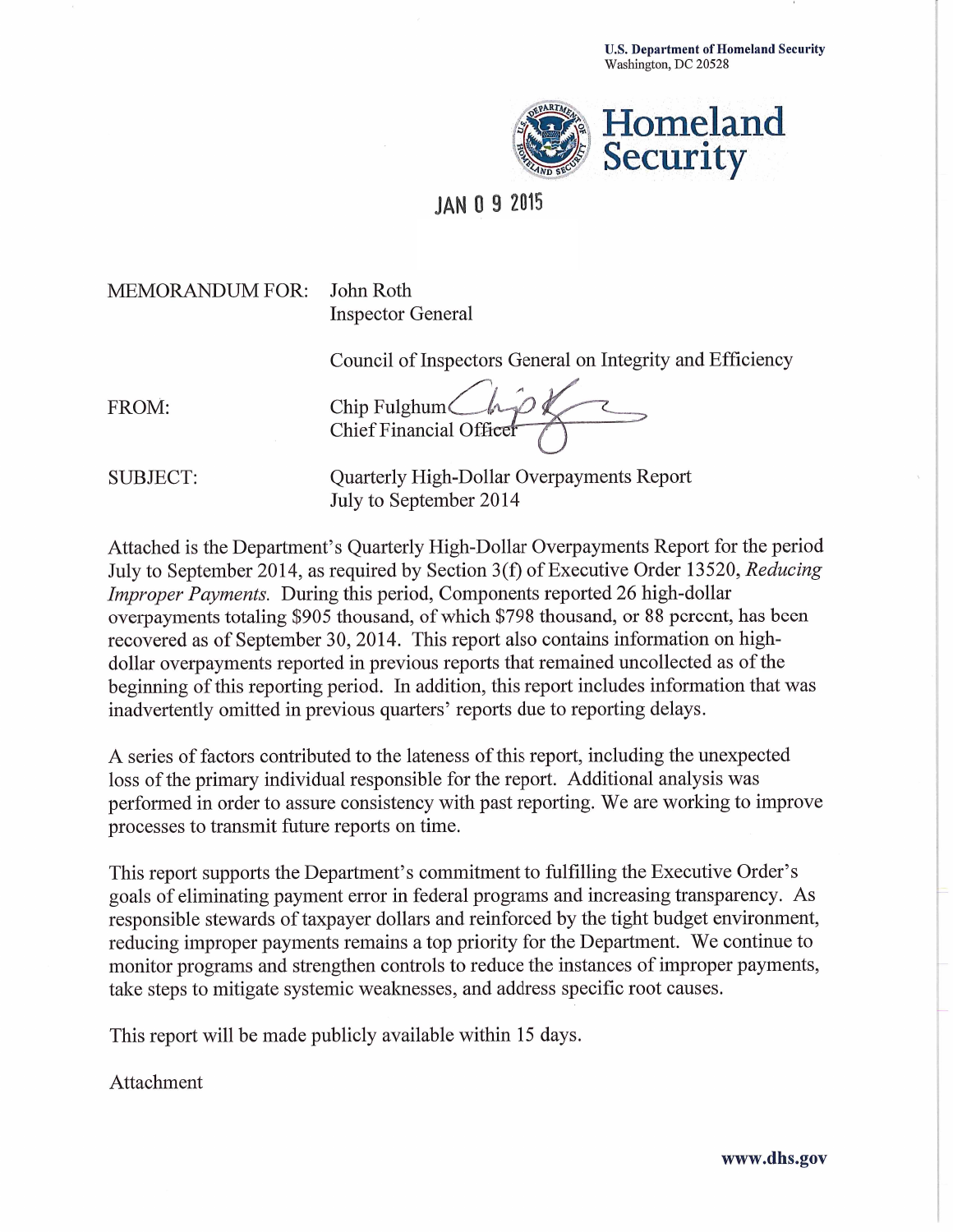**Current Quarter Q4 FY14 Activity**

| Component    | Recipient<br><b>Type (Entity</b><br>or Individual) | City                      | <b>State</b> | Program(s)<br>Responsible                                                 | <b>Recovery Actions</b><br><b>Taken or Planned</b>                                                    | Why the Overpayment Occurred And<br><b>Actions to Prevent Reoccurrence</b>                                                                                                                                                                                                                                                                                                                                                                                                                                                                                                                                                                                                                                                                                                                                                                                                                                                                               | Payment<br>Date                       | High \$<br>Overpayment<br>Date Identified | <b>Amount Paid</b> | <b>Correct</b><br><b>Amount</b> | Overpayment<br>Amount | Recovered<br>Amount | <b>Waived Amount</b><br>or<br><b>Documentation</b><br>Received | Outstanding<br><b>Balance</b> |
|--------------|----------------------------------------------------|---------------------------|--------------|---------------------------------------------------------------------------|-------------------------------------------------------------------------------------------------------|----------------------------------------------------------------------------------------------------------------------------------------------------------------------------------------------------------------------------------------------------------------------------------------------------------------------------------------------------------------------------------------------------------------------------------------------------------------------------------------------------------------------------------------------------------------------------------------------------------------------------------------------------------------------------------------------------------------------------------------------------------------------------------------------------------------------------------------------------------------------------------------------------------------------------------------------------------|---------------------------------------|-------------------------------------------|--------------------|---------------------------------|-----------------------|---------------------|----------------------------------------------------------------|-------------------------------|
| CBP          | Entity                                             | Germantown                | <b>MD</b>    | Office of<br>Administation                                                | The vendor returned the<br>funds.                                                                     | The Program Office identified a duplicate payment during a<br>reconciliation of contract funding and contacted the vendor for a<br>refund of the duplicate payment. The vendor billed for the same<br>period of performance using two different invoice numbers and<br>submitted both invoices for payment. The program office created<br>two different receiving reports for two different contract line item<br>number for the two different invoice numbers.<br><b>Corrective Action Plan:</b><br>The program office will continue to reconcile contract funding in<br>an effort to avoid duplicate payments.                                                                                                                                                                                                                                                                                                                                         | June 19, 2014                         | August 8, 2014                            | \$68,069.35        | \$0.00                          | \$68,069.35           | \$68,069.35         | \$0.00                                                         | \$0.00                        |
| CBP          | Entity                                             | Woburn                    | MA           | Office of<br>Administation                                                | The vendor returned the<br>funds.                                                                     | A lease payment was provided to the wrong vendor.<br><b>Corrective Action Plan:</b><br>CBP instructed the vendor to return the funds and will exercise<br>more due diligence when setting up funds on an obligation to<br>ensure payments are generated to the correct vendor.                                                                                                                                                                                                                                                                                                                                                                                                                                                                                                                                                                                                                                                                           | July 11, 2014                         | July 16, 2014                             | \$25.096.25        | \$0.00                          | \$25,096.25           | \$25,096.25         | \$0.00                                                         | \$0.00                        |
| CBP          | Entity                                             | Rancho Santa<br>Margarita | CA           | Office of Information<br>and Technology and<br>Office of<br>Administation | The vendor returned the<br>funds.                                                                     | Vendor submitted two invoices for a partial order (138) and the<br>program office entered receiving for the full order (300). The<br>payment office entered one of the invoice numbers incorrectly<br>and it was not caught upon review.<br><b>Corrective Action Plan:</b><br>The program office was advised that in the future to only enter<br>receiving for the actual amount of quantity received into the<br>accounting system to avoid future payments and / or duplicate<br>payments. The proper invoice sequence process to avoid<br>duplicate payments was also reviewed with the accounting staff,                                                                                                                                                                                                                                                                                                                                             | June 27, 2014                         | July 7, 2014                              | \$289,662.00       | \$0.00                          | \$289,662.00          | \$289,662.00        | \$0.00                                                         | \$0.00                        |
| CBP          | Entity                                             | Teaneck                   | <b>NJ</b>    | Office of<br>Administration                                               | September 29, 2014<br>requesting payment of the<br>outstanding amount be made<br>by October 28, 2014. | The vendor contacted CBP regarding funds received for a Lease<br>when the payments could not be applied to their account.<br>Research discovered that the lease expired March 31, 2012 but<br>payments continued on a month to month status to the vendor of<br>record. A notice to tenant to change the ownership of the leased<br>A collection letter was sent on property and a new Supplemental Lease Agreement (SLA) was<br>not executed to change the vendor of record.<br><b>Corrective Action Plan:</b><br>The Program Office will work with the vendor to ensure a new<br>lease is signed, an obligation is set up so future payments can be<br>issued to the correct vendor. The vendor returned the funds to<br>CBP less \$1,737.92 which was the amount taken by Treasury<br>due to a non-CBP Federal debt owed by the vendor. CBP is<br>conducting the collection action due process before turning over<br>to the Treasury Offset Program. | July 1, 2014                          | July 2, 2014                              | \$45,744.06        | \$0.00                          | \$45,744.06           | \$44,006.14         | \$0.00                                                         | \$1,737.92                    |
| <b>FLETC</b> | Individual                                         | Glynco                    | GA           | Human Capital<br>Division                                                 | A debt has been created with<br>the National Finance Center.                                          | A probationary employee was removed for submitting incorrect<br>information on her OF-306, in violation of 5 USC Chapter 31,<br>Authority for Employment, Section 3110. An individual<br>appointed, employed, promoted or advanced in violation of this<br>section is not entitled to pay and money may not be paid from the<br>Treasury as pay to an individual.<br><b>Corrective Action Plan:</b><br>To prevent reoccurence additional training for HR staff regarding<br>Merit System Principles and Prohibited Personnel Practice will be<br>administered.                                                                                                                                                                                                                                                                                                                                                                                           | January 14, 2013 to<br>March 26, 2014 | April 4, 2014                             | \$36,545.84        | \$0.00                          | \$36,545.84           | \$0.00              | \$0.00                                                         | \$36,545.84                   |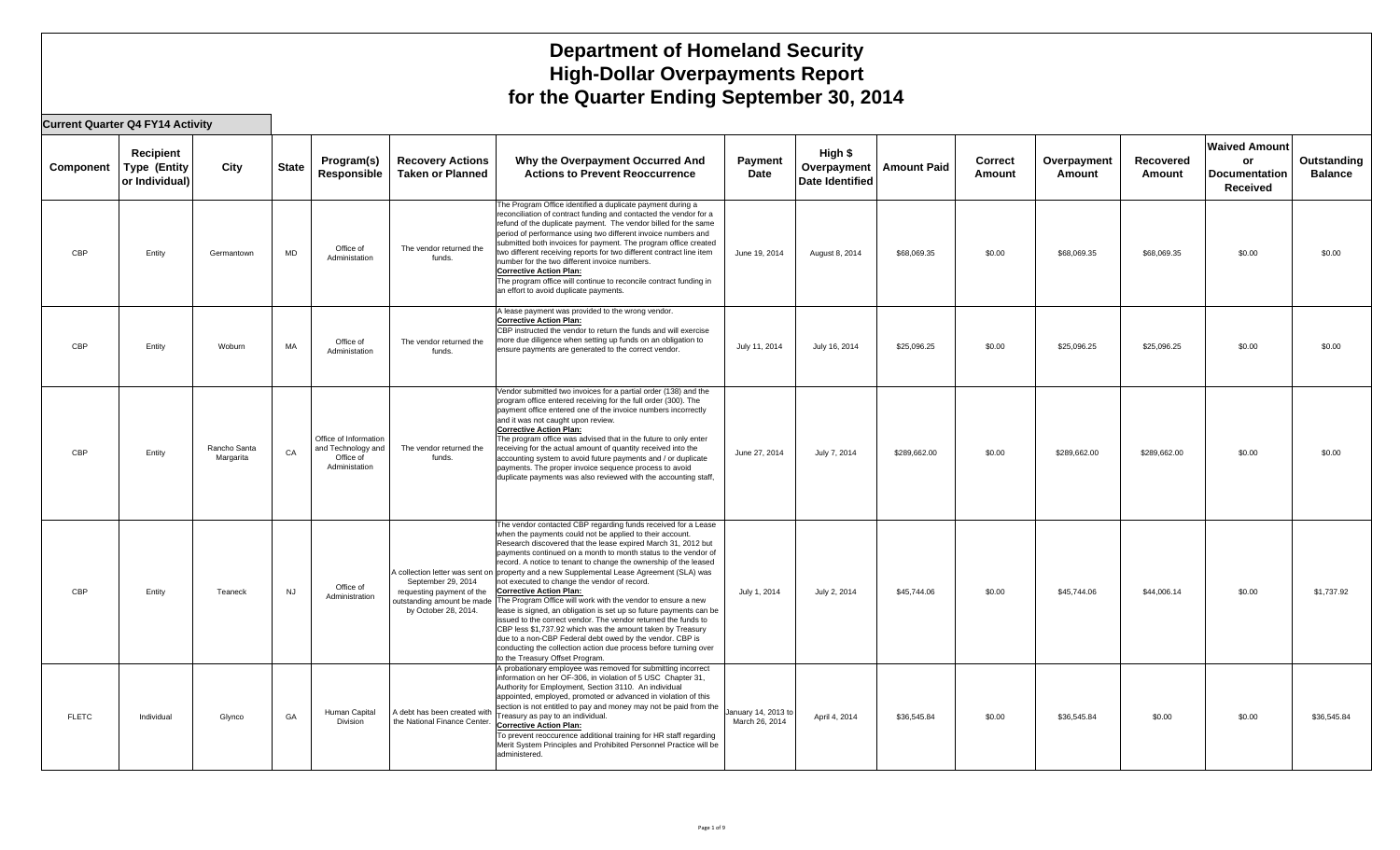#### **Current Quarter Q4 FY14 Activity**

| Component   | Recipient<br><b>Type (Entity</b><br>or Individual) | City           | <b>State</b> | Program(s)<br>Responsible                                                        | <b>Recovery Actions</b><br><b>Taken or Planned</b> | Why the Overpayment Occurred And<br><b>Actions to Prevent Reoccurrence</b>                                                                                                                                                                                                                                                                                                                         | Payment<br>Date   | High \$<br>Overpayment<br>Date Identified | <b>Amount Paid</b> | <b>Correct</b><br><b>Amount</b> | Overpayment<br>Amount | Recovered<br>Amount | <b>Waived Amount</b><br>or<br><b>Documentation</b><br><b>Received</b> | Outstanding<br><b>Balance</b> |
|-------------|----------------------------------------------------|----------------|--------------|----------------------------------------------------------------------------------|----------------------------------------------------|----------------------------------------------------------------------------------------------------------------------------------------------------------------------------------------------------------------------------------------------------------------------------------------------------------------------------------------------------------------------------------------------------|-------------------|-------------------------------------------|--------------------|---------------------------------|-----------------------|---------------------|-----------------------------------------------------------------------|-------------------------------|
| <b>MGMT</b> | Entity                                             | Herndon        | VA           | ITSO ESD-<br><b>Enterprise Service</b><br><b>Division</b>                        | The vendor returned the<br>funds.                  | MGMT and NPPD are sharing contracts. The NPPD /OEC task<br>was paid both by NPPD and MGMT.<br><b>Corrective Action Plan:</b><br>MGMT will use caution when approving invoices with two different<br>programs responsible.                                                                                                                                                                          | September 5, 2013 | July 17, 2014                             | \$87,316.40        | \$0.00                          | \$87,316.40           | \$87,316.40         | \$0.00                                                                | \$0.00                        |
| <b>NPPD</b> | Entity                                             | LaPlata        | <b>MD</b>    | NPPD-IP-IIA<br>Identification &<br>Analysis                                      | The vendor returned the<br>funds.                  | The Program Office pulled the FileOnQ record from CertComplete<br>and re-approved and created a new receiving ticket. The Finance<br>Center did not pay attaention to the history of the record and<br>reissued payment.<br><b>Corrective Action Plan:</b><br>There will be additional training for staff to review records in more<br>detail.                                                     | May 23, 2014      | July 28, 2014                             | \$113,748.99       | \$0.00                          | \$113,748.99          | \$113,748.99        | \$0.00                                                                | \$0.00                        |
| S&T         | Entity                                             | Boston         | MA           | Science &<br>Technology                                                          | The vendor returned the<br>funds.                  | At the time the duplicate payment was made, ICE Financial<br>Payment Operations Center (FinOps) was under realignment.<br>Therefore manual procedures were followed through the<br>payment and certification process.<br><b>Corrective Action Plan:</b><br>FinOps is currently implementing the automated Payment<br>Certification Interface System which guards against duplicate<br>payments.    | May 30, 2013      | July 2, 2014                              | \$41,628.00        | \$0.00                          | \$41,628.00           | \$41,628.00         | \$0.00                                                                | \$0.00                        |
| <b>TSA</b>  | Entity                                             | Seattle        | WA           | <b>Finance Center</b>                                                            | The vendor returned the<br>funds.                  | Vendor submitted duplicate invoice via postal and electronic mail.<br>Duplicate payment was made to the vendor.<br><b>Corrective Action Plan:</b><br>Additional controls in the approval process such as ACO checking<br>payment history, prior invoices and payments, vendors, and<br>similar amounts have been implemented into the ACO checklist<br>as this should prevent future reoccurrence. | January 7, 2013   | July 10, 2014                             | \$54,787.24        | \$27,393.62                     | \$27,393.62           | \$27,393.62         | \$0.00                                                                | \$0.00                        |
| <b>USCG</b> | Individual                                         | Washington     | DC           | Coast Guard Pay &<br>Personnel Center<br>Military Active &<br>Reserve Pay Office | Payroll deduction at<br>maximum rate.              | Late notification of death of retiree.<br><b>Corrective Action Plan:</b><br>Instructions on how to report a retiree death are printed in the<br>monthly retiree newsletter.                                                                                                                                                                                                                        | May 15, 2014      | September 23, 2014                        | \$7,834.17         | \$0.00                          | \$7,834.17            | \$0.00              | \$0.00                                                                | \$7,834.17                    |
| <b>USCG</b> | Individual                                         | Austin         | <b>TX</b>    | Coast Guard Pay &<br>Personnel Center<br>Military Active &<br>Reserve Pay Office | Payroll deduction at<br>maximum rate.              | Late notification of death of retiree.<br><b>Corrective Action Plan:</b><br>Instructions on how to report a retiree death are printed in the<br>monthly retiree newsletter.                                                                                                                                                                                                                        | August 1, 2014    | September 9, 2014                         | \$32.031.84        | \$0.00                          | \$32,031.84           | \$32.031.84         | \$0.00                                                                | \$0.00                        |
| <b>USCG</b> | Individual                                         | Pembroke Pines | FL.          | Coast Guard Pay &<br>Personnel Center<br>Military Active &<br>Reserve Pay Office | Payroll deduction at<br>maximum rate.              | Late notification of death of retiree.<br><b>Corrective Action Plan:</b><br>Instructions on how to report a retiree death are printed in the<br>monthly retiree newsletter.                                                                                                                                                                                                                        | September 1, 2014 | September 5, 2014                         | \$7,139.54         | \$0.00                          | \$7,139.54            | \$0.00              | \$0.00                                                                | \$7,139.54                    |
| <b>USCG</b> | Individual                                         | Los Angeles    | CA           | Coast Guard Pay &<br>Personnel Center<br>Military Active &<br>Reserve Pay Office | Payroll deduction at<br>maximum rate.              | Late notification of death of retiree.<br><b>Corrective Action Plan:</b><br>Instructions on how to report a retiree death are printed in the<br>monthly retiree newsletter.                                                                                                                                                                                                                        | September 1, 2014 | September 3, 2014                         | \$5,542.98         | \$0.00                          | \$5,542.98            | \$5,542.98          | \$0.00                                                                | \$0.00                        |
| <b>USCG</b> | Individual                                         | Bellevue       | WA           | Coast Guard Pay &<br>Personnel Center<br>Military Active &<br>Reserve Pay Office | Payroll deduction at<br>maximum rate.              | Late notification of death of retiree.<br><b>Corrective Action Plan:</b><br>Instructions on how to report a retiree death are printed in the<br>monthly retiree newsletter.                                                                                                                                                                                                                        | September 1, 2014 | September 3, 2014                         | \$5,928.22         | \$0.00                          | \$5,928.22            | \$5,928.22          | \$0.00                                                                | \$0.00                        |
| <b>USCG</b> | Individual                                         | Boston         | MA           | Coast Guard Pay &<br>Personnel Center<br>Military Active &<br>Reserve Pay Office | Payroll deduction at<br>maximum rate.              | Overpayment due to payment of Basic Allowance Housing Child<br>Support after data was received changing entitlement to Basic<br>Allowance Housing Differential<br><b>Corrective Action Plan:</b><br>The local Servicing Personnel Office has been notified by letter of<br>the consequences of not entering changes into the system in a<br>timely manner.                                         | June 15, 2014     | August 29, 2014                           | \$6,609.33         | \$0.00                          | \$6,609.33            | \$6,609.33          | \$0.00                                                                | \$0.00                        |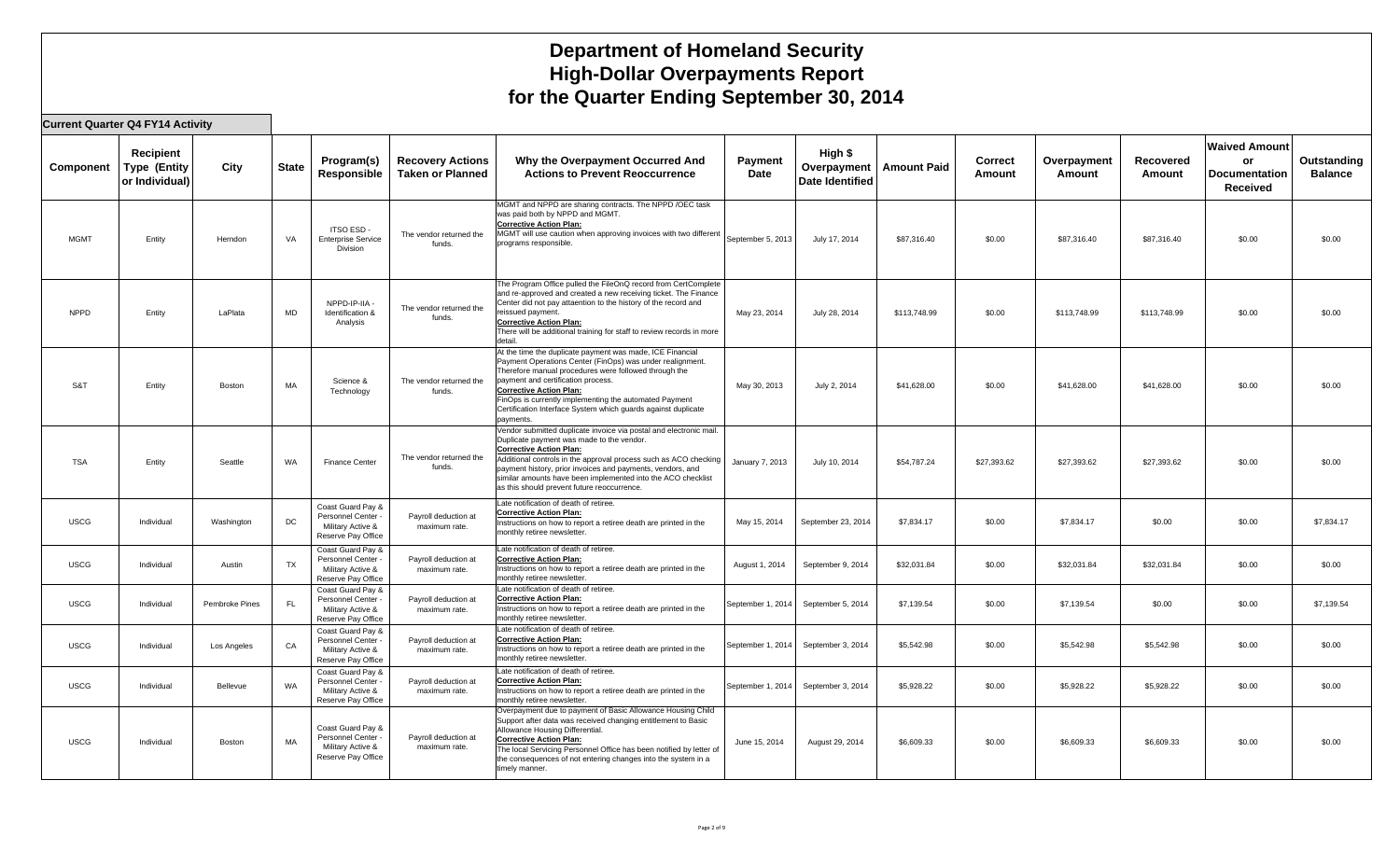#### **Current Quarter Q4 FY14 Activity**

| Component   | <b>Recipient</b><br><b>Type (Entity</b><br>or Individual) | City                 | <b>State</b>   | Program(s)<br>Responsible                                                        | <b>Recovery Actions</b><br><b>Taken or Planned</b> | Why the Overpayment Occurred And<br><b>Actions to Prevent Reoccurrence</b>                                                                                                                                                                                                                                                                                  | <b>Payment</b><br>Date | High \$<br>Overpayment<br>Date Identified | <b>Amount Paid</b> | <b>Correct</b><br>Amount | Overpayment<br>Amount | Recovered<br>Amount | <b>Waived Amount</b><br><b>or</b><br><b>Documentation</b><br><b>Received</b> | Outstanding<br><b>Balance</b> |
|-------------|-----------------------------------------------------------|----------------------|----------------|----------------------------------------------------------------------------------|----------------------------------------------------|-------------------------------------------------------------------------------------------------------------------------------------------------------------------------------------------------------------------------------------------------------------------------------------------------------------------------------------------------------------|------------------------|-------------------------------------------|--------------------|--------------------------|-----------------------|---------------------|------------------------------------------------------------------------------|-------------------------------|
| <b>USCG</b> | Individual                                                | Washington           | DC             | Coast Guard Pay &<br>Personnel Center<br>Military Active &<br>Reserve Pay Office | Payroll deduction at<br>maximum rate.              | Late notification of death of retiree.<br><b>Corrective Action Plan:</b><br>Instructions on how to report a retiree death are printed in the<br>monthly retiree newsletter.                                                                                                                                                                                 | August 1, 2014         | August 20, 2014                           | \$36,393.42        | \$0.00                   | \$36,393.42           | \$0.00              | \$0.00                                                                       | \$36,393.42                   |
| <b>USCG</b> | Individual                                                | Layton               | UT             | Coast Guard Pay &<br>Personnel Center<br>Military Active &<br>Reserve Pay Office | Payroll deduction at<br>maximum rate.              | Late notification of death of retiree.<br><b>Corrective Action Plan:</b><br>Instructions on how to report a retiree death are printed in the<br>monthly retiree newsletter.                                                                                                                                                                                 | August 1, 2014         | August 8, 2014                            | \$14,283.60        | \$0.00                   | \$14,283.60           | \$14,283.60         | \$0.00                                                                       | \$0.00                        |
| <b>USCG</b> | Individual                                                | Bellevue             | WA             | Coast Guard Pay &<br>Personnel Center<br>Military Active &<br>Reserve Pay Office | Payroll deduction at<br>maximum rate.              | Late notification of death of retiree.<br><b>Corrective Action Plan:</b><br>Instructions on how to report a retiree death are printed in the<br>monthly retiree newsletter.                                                                                                                                                                                 | August 1, 2014         | August 6, 2014                            | \$5,725.20         | \$0.00                   | \$5,725.20            | \$5,725.20          | \$0.00                                                                       | \$0.00                        |
| <b>USCG</b> | Individual                                                | <b>Willow Street</b> | PA             | Coast Guard Pay &<br>Personnel Center<br>Military Active &<br>Reserve Pay Office | Payroll deduction at<br>maximum rate.              | Late notification of death of retiree.<br><b>Corrective Action Plan:</b><br>Instructions on how to report a retiree death are printed in the<br>monthly retiree newsletter.                                                                                                                                                                                 | August 1, 2014         | August 4, 2014                            | \$6,768.67         | \$0.00                   | \$6,768.67            | \$6,768.67          | \$0.00                                                                       | \$0.00                        |
| <b>USCG</b> | Individual                                                | McLean               | VA             | Coast Guard Pay &<br>Personnel Center<br>Military Active &<br>Reserve Pay Office | Payroll deduction at<br>maximum rate.              | Late notification of death of retiree.<br><b>Corrective Action Plan:</b><br>Instructions on how to report a retiree death are printed in the<br>monthly retiree newsletter.                                                                                                                                                                                 | August 1, 2014         | August 4, 2014                            | \$7,008.22         | \$0.00                   | \$7,008.22            | \$7,008.22          | \$0.00                                                                       | \$0.00                        |
| <b>USCG</b> | Individual                                                | Cape Cod             | MA             | Coast Guard Pay &<br>Personnel Center<br>Military Active &<br>Reserve Pay Office | Payroll deduction at<br>maximum rate.              | Overpayment due to payment of Basic Allowance Housing Child<br>Support after data was received changing entitlement to Basic<br>Allowance Housing Differential<br><b>Corrective Action Plan:</b><br>The local Servicing Personnel Office has been notified by letter of<br>the consequences of not entering changes into the system in a<br>timely manner.  | June 15, 2014          | August 1, 2014                            | \$5,281.35         | \$0.00                   | \$5,281.35            | \$0.00              | \$0.00                                                                       | \$5,281.35                    |
| <b>USCG</b> | Individual                                                | San Juan             | Puerto<br>Rico | Coast Guard Pay &<br>Personnel Center<br>Military Active &<br>Reserve Pay Office | Payroll deduction at<br>maximum rate.              | Overpayment due to payment of Basic Allowance Housing Child<br>Support after data was received changing entitlement to Basic<br>Allowance Housing Differential.<br><b>Corrective Action Plan:</b><br>The local Servicing Personnel Office has been notified by letter of<br>the consequences of not entering changes into the system in a<br>timely manner. | June 15, 2014          | August 1, 2014                            | \$6,225.00         | \$0.00                   | \$6,225.00            | \$4,899.99          | \$0.00                                                                       | \$1,325.01                    |
| <b>USCG</b> | Individual                                                | Alameda              | CA             | Coast Guard Pay &<br>Personnel Center<br>Military Active &<br>Reserve Pay Office | Payroll deduction at<br>maximum rate.              | Individual being investigated for fraud. He was collecting pay he<br>wasn't entitled to.<br><b>Corrective Action Plan:</b><br>Member also is in the middle of non judicial punishment                                                                                                                                                                       | March 15, 2014         | July 23, 2014                             | \$5,554.90         | \$0.00                   | \$5,554.90            | \$252.19            | \$0.00                                                                       | \$5,302.71                    |
| <b>USCG</b> | Individual                                                | Mountain View        | CA             | Coast Guard Pay &<br>Personnel Center<br>Military Active &<br>Reserve Pay Office | Payroll deduction at<br>maximum rate.              | Late notification of death of retiree.<br><b>Corrective Action Plan:</b><br>Instructions on how to report a retiree death are printed in the<br>monthly retiree newsletter.                                                                                                                                                                                 | July 1, 2014           | July 15, 2014                             | \$6,068.25         | \$0.00                   | \$6,068.25            | \$0.00              | \$0.00                                                                       | \$6,068.25                    |
| <b>USCG</b> | Individual                                                | Chevy Chase          | MD             | Coast Guard Pay &<br>Personnel Center<br>Military Active &<br>Reserve Pay Office | Payroll deduction at<br>maximum rate.              | Late notification of death of retiree.<br><b>Corrective Action Plan:</b><br>Instructions on how to report a retiree death are printed in the<br>monthly retiree newsletter.                                                                                                                                                                                 | July 1, 2014           | July 9, 2014                              | \$6,112.47         | \$0.00                   | \$6,112.47            | \$6,112.47          | \$0.00                                                                       | \$0.00                        |
| <b>USCG</b> | Individual                                                | Yakima               | WA             | Coast Guard Pay &<br>Personnel Center<br>Military Active &<br>Reserve Pay Office | Payroll deduction at<br>maximum rate.              | Late notification of death of retiree.<br><b>Corrective Action Plan:</b><br>Instructions on how to report a retiree death are printed in the<br>monthly retiree newsletter.                                                                                                                                                                                 | July 1, 2014           | July 4, 2014                              | \$5,453.88         | \$0.00                   | \$5,453.88            | \$5,453.88          | \$0.00                                                                       | \$0.00                        |
|             |                                                           |                      |                |                                                                                  |                                                    |                                                                                                                                                                                                                                                                                                                                                             |                        | <b>Total</b>                              | \$932,559.17       | \$27,393.62              | \$905,165.55          | \$797,537.34        | \$0.00                                                                       | \$107,628.21                  |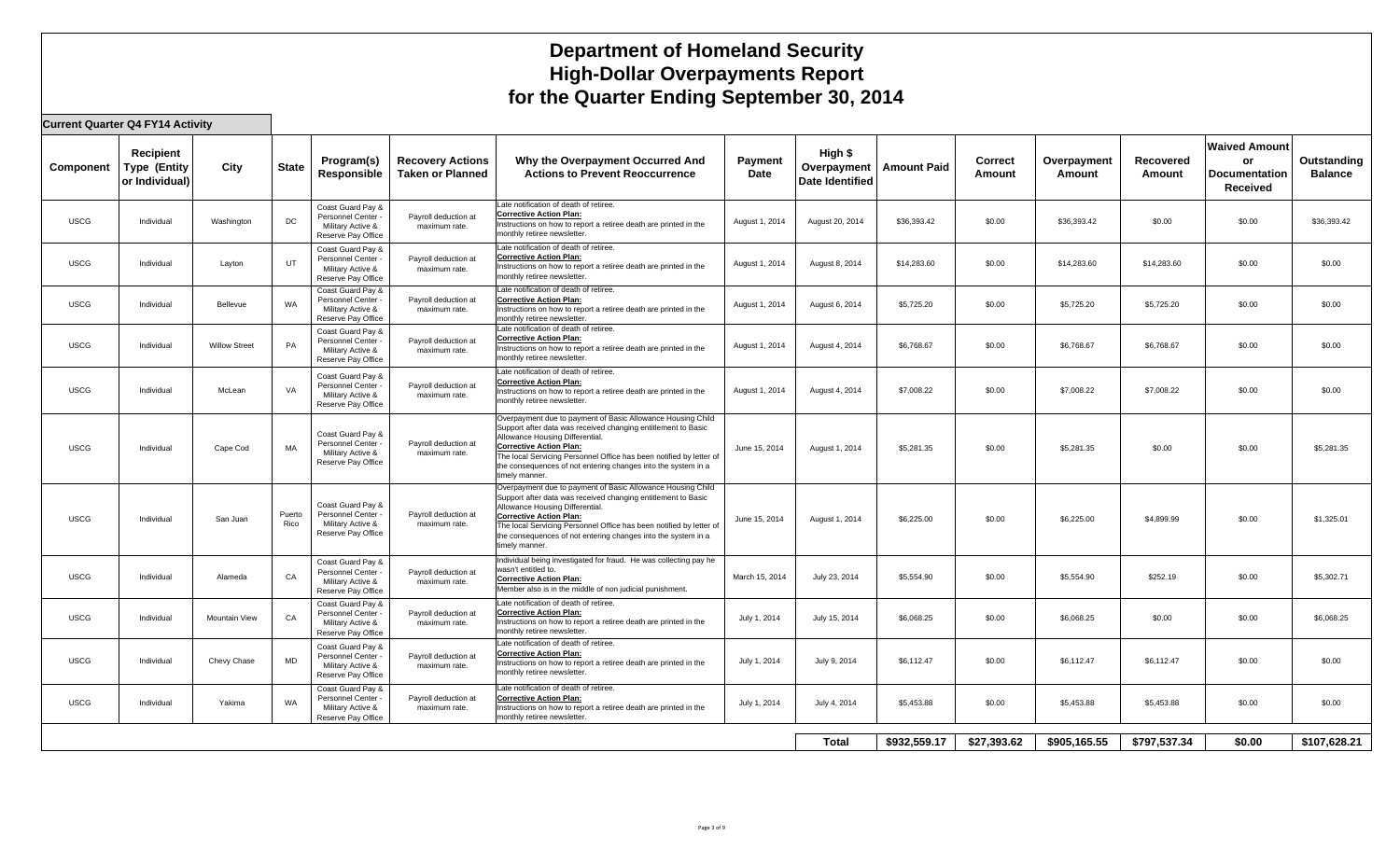|             | Prior Fiscal Years Overpayments Not Previously Reported. |                                |                   |                                                           |                                                                                                                                                                                                                                               |                                                                                                                                                                                                                                                                                                                                                                                                                                                                                                                                                                                                                                                                                                                                                                                                          |                                    |                                                  |                    |                          |                       |                     |                                                                |                               |
|-------------|----------------------------------------------------------|--------------------------------|-------------------|-----------------------------------------------------------|-----------------------------------------------------------------------------------------------------------------------------------------------------------------------------------------------------------------------------------------------|----------------------------------------------------------------------------------------------------------------------------------------------------------------------------------------------------------------------------------------------------------------------------------------------------------------------------------------------------------------------------------------------------------------------------------------------------------------------------------------------------------------------------------------------------------------------------------------------------------------------------------------------------------------------------------------------------------------------------------------------------------------------------------------------------------|------------------------------------|--------------------------------------------------|--------------------|--------------------------|-----------------------|---------------------|----------------------------------------------------------------|-------------------------------|
| Component   | Recipient<br><b>Type (Entity</b><br>or Individual)       | City                           | <b>State</b>      | Program(s)<br>Responsible                                 | <b>Taken or Planned</b>                                                                                                                                                                                                                       | Recovery Actions   Why the Overpayment Occurred And Actions<br>to Prevent Reoccurrence                                                                                                                                                                                                                                                                                                                                                                                                                                                                                                                                                                                                                                                                                                                   | Payment<br>Date                    | High \$<br>Overpayment<br><b>Date Identified</b> | <b>Amount Paid</b> | <b>Correct</b><br>Amount | Overpayment<br>Amount | Recovered<br>Amount | <b>Waived Amount</b><br>or<br><b>Documentation</b><br>Received | Outstanding<br><b>Balance</b> |
| CBP         | Entity                                                   | Mclean                         | VA                | OTIA, OA                                                  | OA after discussing these IPA<br>agreements and allowable<br>Counsel's Office informed the<br>vendor of their improper<br>charges. A 30 day demand<br>letter was issued on 2/15/2011<br>The vendor issued an IPA<br>refund check on 2/24/2011 | Erroneous payments for direct office supplies, overhead-off site, and<br>G&A Pool on Intergovernmental Personnel Act (IPA) agreements.<br><b>Corrective Action Plan:</b><br>DHS Agencies before entering into IPA agreements need to read 5<br>charges with the DHS General USC and understand that only costs for salary, benefits, and travel are<br>authorized to be reimbursed.                                                                                                                                                                                                                                                                                                                                                                                                                      | 1/19/2011                          | 2/15/2011                                        | \$117,904.80       | \$0.00                   | \$117,904.80          | \$117,904.80        | \$0.00                                                         | \$0.00                        |
| CBP         | Entity                                                   | Washington                     | DC                | Administration                                            | No collection action was<br>required because they are<br>Development, office of the payment to the University.<br>CBP will make the necessary<br>corrections to the accounting<br>records.                                                    | The Payment was issued to George Washington University Inn<br>instead of the George Washington University.<br><b>Corrective Action Plan:</b><br>Office of Training and affiliated and the Inn transferred The CBP program office will provide work instructions on how to<br>create a purchase order for other obligations which include how to<br>select the appropriate vendor. OA accounting technicians will be<br>reminded of the importance in verifying that the invoice matches the<br>intended obligation.                                                                                                                                                                                                                                                                                      | 4/1/2011                           | 5/10/2011                                        | \$42,526.61        | \$0.00                   | \$42,526.61           | \$0.00              | \$42,526.61                                                    | \$0.00                        |
| CBP         | Entity                                                   | Chicago                        | <b>IL</b>         | Office of Administration                                  | Vendor returned overpayment<br>to the Department of the<br>Treasury                                                                                                                                                                           | Two different program offices that utilize the same vendor submitted<br>two copies. One was the correct invoice billing for both offices for the<br>full amount the other invoice was a supporting invoice breaking out<br>charges due for that office only. These two invoices when paid<br>together exceeded the amount of the invoice.<br><b>Corrective Action Plan:</b><br>Email was distributed to responsible parties along with the<br>Contracting Officer instructing them to coordinate their acceptance<br>and submission of invoices in the future.                                                                                                                                                                                                                                           | 11/1/2012                          | 11/6/2012                                        | \$730,818.31       | \$609,732.68             | \$121,085.63          | \$121,085.63        | \$0.00                                                         | \$0.00                        |
| CBP         | Entity                                                   | San Diego                      | CA                | Office of Administration                                  | Vendor issued a check for the<br>overpayment.                                                                                                                                                                                                 | The program office paid using their fleet credit card then the Office of<br>Administration paid it again by ACH when the vendor's invoice was<br>submitted to the Conservation and Energy Branch for payment, too.<br><b>Corrective Action Plan:</b><br>The program office, and Conservation & Energy Branch personnel<br>have been briefed on the proper payment procedures to be used for<br>these type of purchases.                                                                                                                                                                                                                                                                                                                                                                                  | 4/11/2013                          | 6/4/2013                                         | \$26,937.44        | \$0.00                   | \$26,937.44           | \$26,937.44         | \$0.00                                                         | \$0.00                        |
| <b>USCG</b> | Entity                                                   | East Alton                     | IL                | Commandant - General<br>Contract Division (G-<br>$ACS-2)$ | Received Reimbursement<br>Check in the amount of<br>\$31,431.94 on 9/27/12. (Check release of payment.<br>#1200147229, dated 9/8/12)                                                                                                          | Invoices containing Federal Excise Tax were approved and paid.<br><b>Corrective Action Plan:</b><br>Payment process has been updated to include a review for tax prior to                                                                                                                                                                                                                                                                                                                                                                                                                                                                                                                                                                                                                                | May 4, 2007 to<br>December 27,2007 | 9/7/2012                                         | \$319,536.98       | \$288,105.04             | \$31,431.94           | \$31,431.94         | \$0.00                                                         | \$0.00                        |
| <b>USCG</b> | Entity                                                   | Brierly Hill, West<br>Midlands | United<br>Kingdom | PLMD-WMEC<br>Surface Forces<br>Logistics Command          | the vendor on December 12,<br>2012 and credited back to the Corrective Action Plan:<br>original line of accounting on<br>January 3, 2013.                                                                                                     | Invoice #037776 for \$80,281.80 dated 10/15/12 was received at<br>FINCEN on 10/23/12 and was processed as a foreign payment on<br>12/04/12. A second invoice #8679/3, dated 10/15/12, was submitted<br>and received at FINCEN on 11/23/12. This second invoice had only<br>one line item for \$39,348.00 which had been billed for and paid on the<br>A refund check was issued by first invoice. This second invoice was paid on 12/10/12, resulting in<br>the overpayment.<br>Supervisors are re-evaluating the payment process for checking the<br>account balance of purchase orders using the Open Document File<br>(ODF-ALL) report and the Paid Schedule Inquiry (PSF-1) report.<br>Supervisors are also implementing additional internal controls into the<br>technician's and ACO's checklists. | 12/10/2012                         | 12/11/2012                                       | \$119,629.80       | \$80,281.80              | \$39,348.00           | \$39,348.00         | \$0.00                                                         | \$0.00                        |
|             |                                                          |                                |                   |                                                           |                                                                                                                                                                                                                                               |                                                                                                                                                                                                                                                                                                                                                                                                                                                                                                                                                                                                                                                                                                                                                                                                          |                                    | <b>Total</b>                                     | \$1,357,353.94     | \$978,119.52             | \$379,234.42          | \$336,707.81        | \$42,526.61                                                    | \$0.00                        |
|             |                                                          |                                |                   |                                                           |                                                                                                                                                                                                                                               |                                                                                                                                                                                                                                                                                                                                                                                                                                                                                                                                                                                                                                                                                                                                                                                                          |                                    |                                                  |                    |                          |                       |                     |                                                                |                               |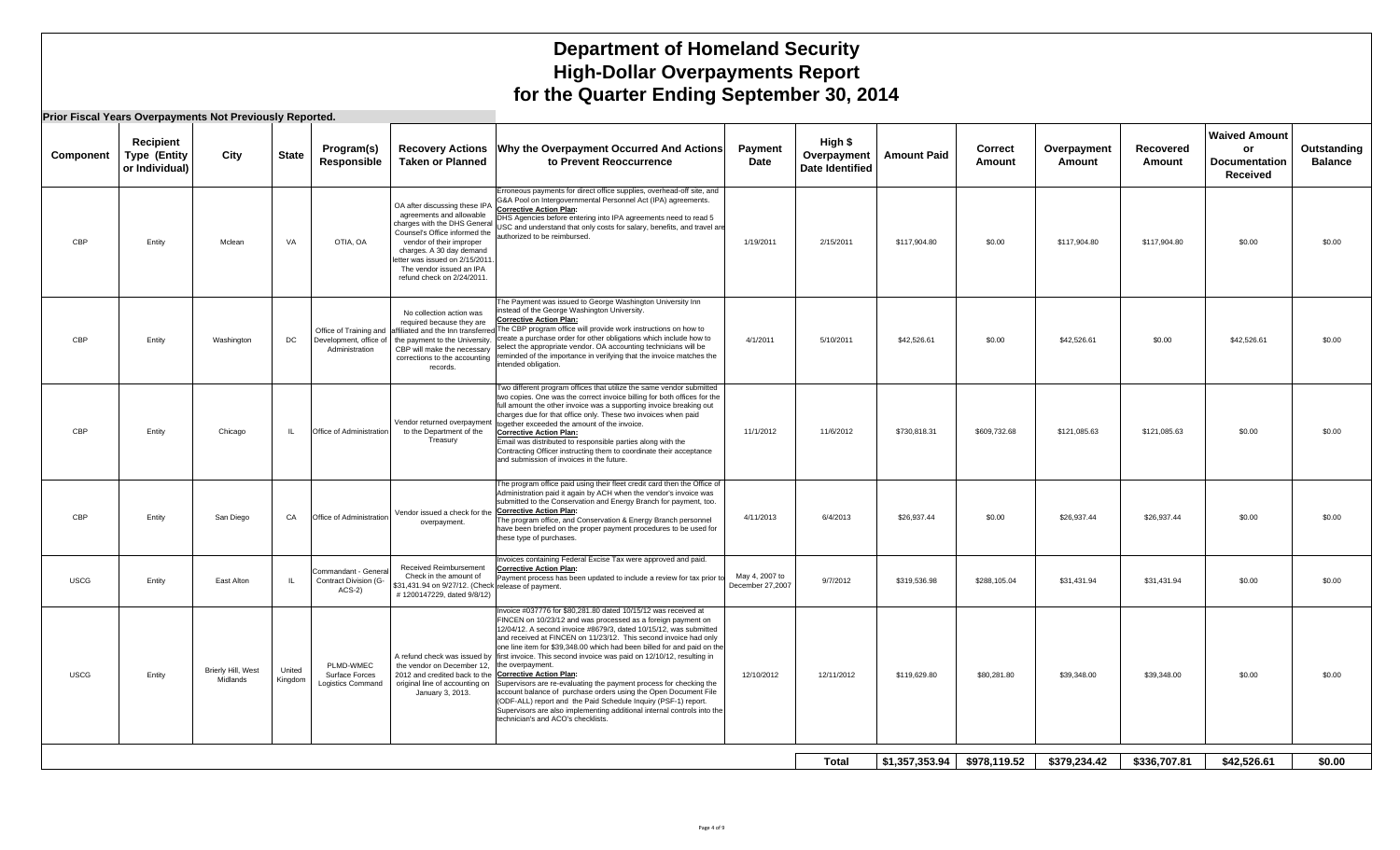| <b>Debts Under Collection by DHS</b> |                                          |                                    |              |                                            |                                                                                                                                                                                                                                                                                                                                                                                                                                                                                                                                                                                                                                                       |                     |                                               |                    |                   |                           |                     |                            |                     |
|--------------------------------------|------------------------------------------|------------------------------------|--------------|--------------------------------------------|-------------------------------------------------------------------------------------------------------------------------------------------------------------------------------------------------------------------------------------------------------------------------------------------------------------------------------------------------------------------------------------------------------------------------------------------------------------------------------------------------------------------------------------------------------------------------------------------------------------------------------------------------------|---------------------|-----------------------------------------------|--------------------|-------------------|---------------------------|---------------------|----------------------------|---------------------|
| Component                            | Recipient<br>Type (Entity<br>Individual) | City                               | <b>State</b> | Program(s)<br>Responsible                  | Recovery Action Taken or Planned                                                                                                                                                                                                                                                                                                                                                                                                                                                                                                                                                                                                                      | <b>Payment Date</b> | High \$ Overpayment<br><b>Date Identified</b> | <b>Amount Paid</b> | Correct<br>Amount | <b>Overpayment Amount</b> | Recovered<br>Amount | <b>Outstanding Balance</b> | Days<br>Outstanding |
| <b>FEMA</b>                          | <b>ENTITY</b>                            | Steeville,<br>Randolph<br>County   |              | Emergency Food &<br>Shelter Program        | OGC has determined that FEMA cannot implement collection actions on EFSP improper<br>Payments. The servicing agent (United Way) will collect funds from Charitable<br>Organization. The Servicing Agent will provide collection details by the 15th of each<br>month. The Servicing Agent has reached out to the applicable Charitable Organizations<br>and informed them that either they supply additional documentation to support their<br>drawdowns or return the funds. If Charitable Organizations do not comply with the<br>Servicing Agent's request, they will be denied any future funding from the Emergency<br>Food and Shelter Program. | December 1, 2009    | November 15, 2011                             | \$25,364.00        | \$0.00            | \$25,364.00               | \$8,591.55          | \$16,772.45                | 1050                |
| <b>FEMA</b>                          | <b>ENTITY</b>                            | Mansfield<br>Richland<br>County    | OH           | Emergency Food &<br>Shelter Program        | OGC has determined that FEMA cannot implement collection actions on EFSP improper<br>Payments. The servicing agent (United Way) will collect funds from Charitable<br>Organization. The Servicing Agent will provide collection details by the 15th of each<br>month. The Servicing Agent has reached out to the applicable Charitable Organizations<br>and informed them that either they supply additional documentation to support their<br>drawdowns or return the funds. If Charitable Organizations do not comply with the<br>Servicing Agent's request, they will be denied any future funding from the Emergency<br>Food and Shelter Program  | November 23, 2009   | November 15, 2011                             | \$26,837.50        | \$11,137.50       | \$15,700.00               | \$0.00              | \$15,700.00                | 1050                |
| <b>FEMA</b>                          | <b>ENTITY</b>                            | Jacksonville.<br>Duval County      | IFL.         | Emergency Food &<br><b>Shelter Program</b> | OGC has determined that FEMA cannot implement collection actions on EFSP improper<br>Payments. The servicing agent (United Way) will collect funds from Charitable<br>Organization. The Servicing Agent will provide collection details by the 15th of each<br>month. The Servicing Agent has reached out to the applicable Charitable Organizations<br>and informed them that either they supply additional documentation to support their<br>drawdowns or return the funds. If Charitable Organizations do not comply with the<br>Servicing Agent's request, they will be denied any future funding from the Emergency<br>Food and Shelter Program. | May 18, 2009        | November 15, 2011                             | \$27,830.00        | \$15,782.74       | \$12,047.26               | \$0.00              | \$12.047.26                | 1050                |
| <b>FEMA</b>                          | <b>ENTITY</b>                            | Sylcauga,<br>Talladega<br>County   | lAL.         | Emergency Food &<br><b>Shelter Program</b> | OGC has determined that FEMA cannot implement collection actions on EFSP improper<br>Payments. The servicing agent (United Way) will collect funds from Charitable<br>Organization. The Servicing Agent will provide collection details by the 15th of each<br>month. The Servicing Agent has reached out to the applicable Charitable Organizations<br>and informed them that either they supply additional documentation to support their<br>drawdowns or return the funds. If Charitable Organizations do not comply with the<br>Servicing Agent's request, they will be denied any future funding from the Emergency<br>Food and Shelter Program. | October 28, 2009    | November 15, 2011                             | \$52,549.00        | \$0.00            | \$52,549.00               | \$0.00              | \$52,549.00                | 1050                |
| <b>FEMA</b>                          | <b>ENTITY</b>                            | Englewood,<br><b>Bergen County</b> | <b>NJ</b>    | Emergency Food &<br>Shelter Program        | OGC has determined that FEMA cannot implement collection actions on EFSP improper<br>Payments. The servicing agent (United Way) will collect funds from Charitable<br>Organization. The Servicing Agent will provide collection details by the 15th of each<br>month. The Servicing Agent has reached out to the applicable Charitable Organizations<br>and informed them that either they supply additional documentation to support their<br>drawdowns or return the funds. If Charitable Organizations do not comply with the<br>Servicing Agent's request, they will be denied any future funding from the Emergency<br>Food and Shelter Program. | October 7, 2009     | November 15, 2011                             | \$178,890.00       | \$118,489.40      | \$60,400.60               | \$0.00              | \$60,400.60                | 1050                |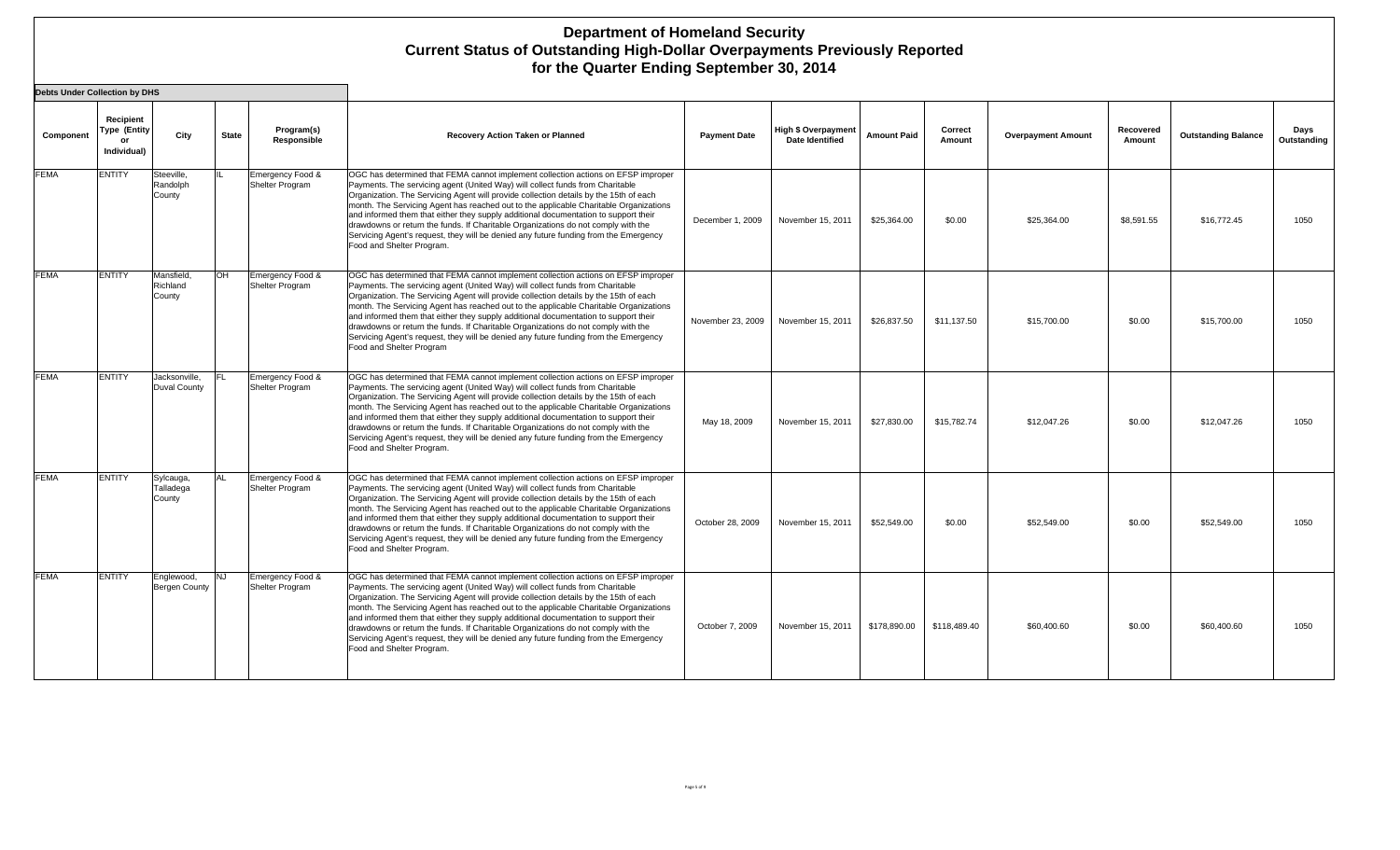| <b>Debts Under Collection by DHS</b> |                                                |             |              |                                                                                    |                                    |                                        |                                        |                    |                   |                           |                     |                            |                     |
|--------------------------------------|------------------------------------------------|-------------|--------------|------------------------------------------------------------------------------------|------------------------------------|----------------------------------------|----------------------------------------|--------------------|-------------------|---------------------------|---------------------|----------------------------|---------------------|
| Component                            | Recipient<br>Type (Entity<br>or<br>Individual) | City        | <b>State</b> | Program(s)<br>Responsible                                                          | Recovery Action Taken or Planned   | <b>Payment Date</b>                    | High \$ Overpayment<br>Date Identified | <b>Amount Paid</b> | Correct<br>Amount | <b>Overpayment Amount</b> | Recovered<br>Amount | <b>Outstanding Balance</b> | Days<br>Outstanding |
| <b>USCG</b>                          | Individual                                     | St. Johns   | IFL.         | Coast Guard Pay &<br>Personnel Center -<br>Military Active & Reserve<br>Pay Office | Payroll deduction at maximum rate  | March 1, 2014                          | May 15, 2014                           | \$18,420.83        | \$0.00            | \$18,420.83               | \$274.25            | \$18,146.58                | 138                 |
| <b>USCG</b>                          | Individual                                     | Orange      | CA           | Coast Guard Pay &<br>Personnel Center -<br>Military Active & Reserve<br>Pay Office | Payroll deduction at maximum rate  | March 1, 2014                          | May 1, 2014                            | \$7,784.04         | \$0.00            | \$7,784.04                | \$709.54            | \$7,074.50                 | 152                 |
| <b>USCG</b>                          | Individual                                     | Santa Rita  | Guam         | Coast Guard Pay &<br>Personnel Center -<br>Military Active & Reserve<br>Pay Office | Payroll deduction at maximum rate  | March 14, 2014                         | April 1, 2014                          | \$7,801.55         | \$0.00            | \$7,801.55                | \$1,877.42          | \$5,924.13                 | 182                 |
| <b>USCG</b>                          | Individual                                     | New London  | <b>CT</b>    | Coast Guard Pay &<br>Personnel Center -<br>Military Active & Reserve<br>Pay        | Payroll deduction at maximum rate. | October 15,2013 to<br>December 1, 2013 | March 1, 2014                          | \$6,100.00         | \$0.00            | \$6,100.00                | \$3,171.65          | \$2,928.35                 | 213                 |
| <b>USCG</b>                          | Individual                                     | Baltimore   | <b>MD</b>    | Coast Guard Pay &<br>Personnel Center -<br>Military Active & Reserve<br>Pay        | Payroll deduction at maximum rate. | June 1, 2008 to<br>October 1, 2013     | December 4, 2013                       | \$12,307.00        | \$0.00            | \$12,307.00               | \$1,526.62          | \$10,780.38                | 300                 |
| <b>USCG</b>                          | Individual                                     | Cheasapeake | <b>VA</b>    | Coast Guard Pay &<br>Personnel Center -<br>Military Active & Reserve<br>Pay        | Payroll deduction at maximum rate. | April 01, 2009 to<br>August 15, 2009   | December 3, 2013                       | \$5,685.13         | \$0.00            | \$5,685.13                | \$1,312.96          | \$4,372.17                 | 301                 |
| <b>USCG</b>                          | Individual                                     | Portland    | <b>OR</b>    | Coast Guard Pay &<br>Personnel Center -<br>Military Active & Reserve<br>Pay        | Payroll deduction at maximum rate. | October 15, 2013                       | December 1, 2013                       | \$5,511.75         | \$0.00            | \$5,511.75                | \$2,290.26          | \$3,221.49                 | 303                 |
| <b>USCG</b>                          | Individual                                     | Honolulu    | lнı          | Coast Guard Pay &<br>Personnel Center -<br>Military Active & Reserve<br>Pay        | Payroll deduction at maximum rate. | August 15, 2013                        | October 1, 2013                        | \$5,318.99         | \$0.00            | \$5,318.99                | \$504.22            | \$4,814.77                 | 364                 |
| <b>USCG</b>                          | Individual                                     | Punte Gorta | FL           | Coast Guard Pay &<br>Personnel Center -<br>Military Active & Reserve<br>Pay        | Payroll deduction at maximum rate. | August 15, 2013                        | September 18, 2013                     | \$13,169.60        | \$0.00            | \$13,169.60               | \$8,779.22          | \$4,390.38                 | 377                 |
| <b>USCG</b>                          | Individual                                     | New Orleans | LA           | Coast Guard Pay &<br>Personnel Center -<br>Military Active & Reserve<br>Pay        | Payroll deduction at maximum rate. | July 1, 2013 - Aug<br>31, 2013         | September 1, 2013                      | \$7,137.97         | \$0.00            | \$7,137.97                | \$2,319.98          | \$4,817.99                 | 394                 |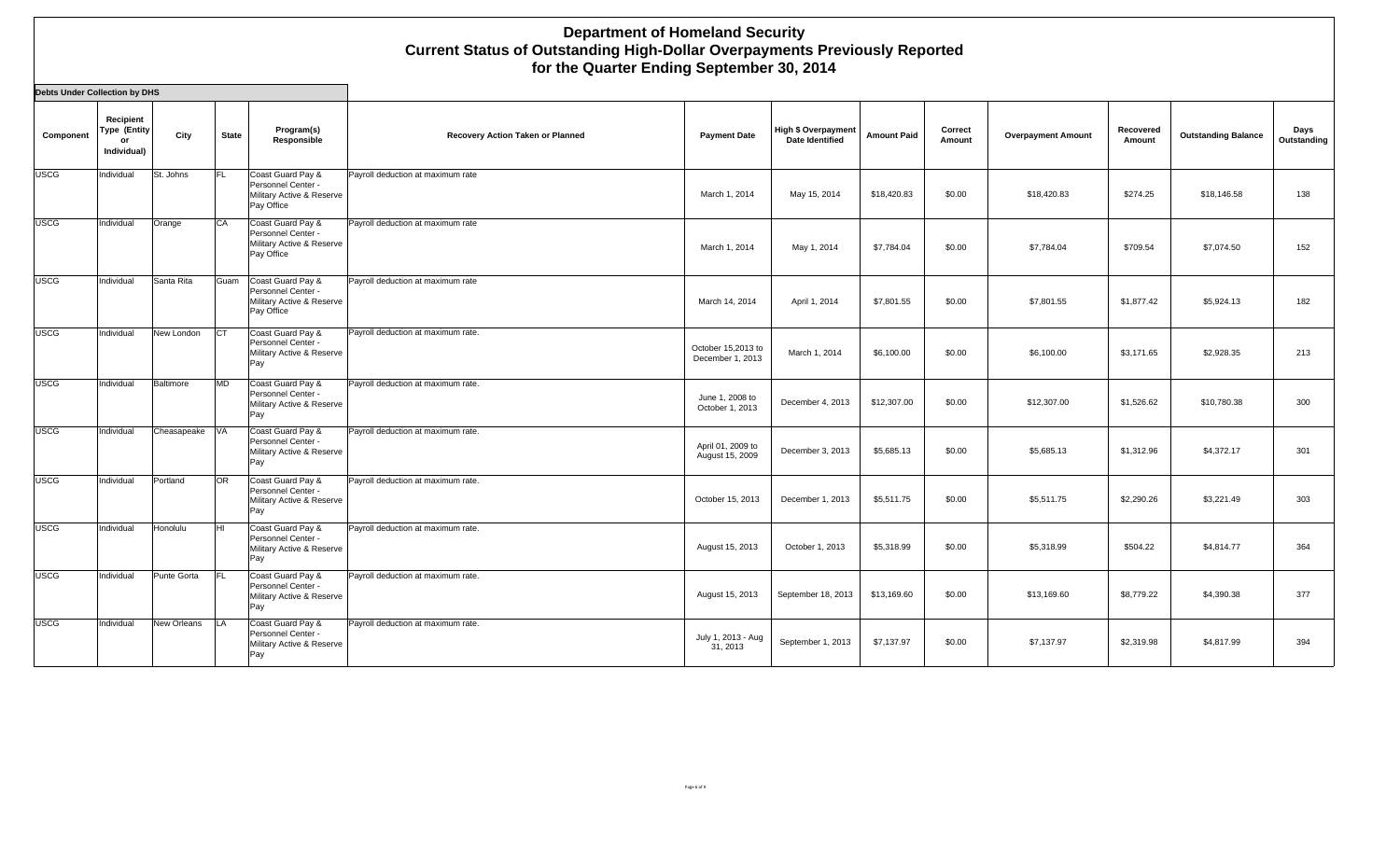| <b>Debts Under Collection by DHS</b> |                                                       |                  |              |                                                                             |                                    |                                 |                                                      |                    |                   |                           |                     |                            |                     |
|--------------------------------------|-------------------------------------------------------|------------------|--------------|-----------------------------------------------------------------------------|------------------------------------|---------------------------------|------------------------------------------------------|--------------------|-------------------|---------------------------|---------------------|----------------------------|---------------------|
| Component                            | Recipient<br><b>Type (Entity</b><br>or<br>Individual) | City             | <b>State</b> | Program(s)<br>Responsible                                                   | Recovery Action Taken or Planned   | <b>Payment Date</b>             | <b>High \$ Overpayment</b><br><b>Date Identified</b> | <b>Amount Paid</b> | Correct<br>Amount | <b>Overpayment Amount</b> | Recovered<br>Amount | <b>Outstanding Balance</b> | Days<br>Outstanding |
| <b>USCG</b>                          | Individual                                            | Seward           | AK           | Coast Guard Pay &<br>Personnel Center -<br>Military Active & Reserve<br>Pay | Payroll deduction at maximum rate. | May 15, 2013 - June<br>30, 2013 | August 1, 2013                                       | \$7,059.49         | \$1,868.85        | \$5,190.64                | \$2,924.93          | \$2,265.71                 | 425                 |
| <b>USCG</b>                          | Individual                                            | San Juan         | <b>PR</b>    | Coast Guard Pay &<br>Personnel Center -<br>Military Active & Reserve<br>Pay | Payroll deduction at maximum rate. | Jan 1, 2013 - May 31,<br>2013   | July 1, 2013                                         | \$16,607.00        | \$0.00            | \$16,607.00               | \$11,003.04         | \$5,603.96                 | 456                 |
| <b>USCG</b>                          | Individual                                            | San Francisco CA |              | Coast Guard Pay &<br>Personnel Center                                       | Payroll deduction at maximum rate. | April 15, 2013                  | April 30, 2013                                       | \$5,923.50         | \$0.00            | \$5,923.50                | \$1,487.18          | \$4,436.32                 | 518                 |
| <b>USCG</b>                          | Individual                                            | Nashville        | TN           | Coast Guard Pay &<br>Personnel Center                                       | Payroll deduction at maximum rate. | March 14, 2013                  | April 25, 2013                                       | \$9,195.67         | \$0.00            | \$9,195.67                | \$4,145.76          | \$5,049.91                 | 523                 |
| <b>USCG</b>                          | Individual                                            | New York         | <b>NY</b>    | Coast Guard Pay &<br>Personnel Center                                       | Payroll deduction at maximum rate. | September 30, 2011              | April 8, 2013                                        | \$10,893.70        | \$0.00            | \$10,893.70               | \$819.33            | \$10,074.37                | 540                 |
| <b>USCG</b>                          | Individual                                            | Pensacola        | <b>FL</b>    | Coast Guard Pay &<br>Personnel Center                                       | Payroll deduction at maximum rate. | February 1, 2013                | April 5, 2013                                        | \$5,032.26         | \$0.00            | \$5,032.26                | \$4,157.28          | \$874.98                   | 543                 |
| <b>USCG</b>                          | Individual                                            | Astoria          | <b>OR</b>    | Coast Guard Pay &<br>Personnel Center -<br>Military Active & Reserve<br>Pay | Payroll deduction at maximum rate. | November 1, 2012                | November 1, 2012                                     | \$12,085.12        | \$0.00            | \$12,085.12               | \$10,838.22         | \$1,246.90                 | 698                 |
| <b>USCG</b>                          | Individual                                            | Los Angeles      | CA           | Coast Guard Pay &<br>Personnel Center -<br>Military Active & Reserve<br>Pay | Payroll deduction at maximum rate  | July 31, 2012                   | August 31, 2012                                      | \$7,715.68         | \$0.00            | \$7,715.68                | \$4,910.20          | \$2,805.48                 | 760                 |
| <b>USCG</b>                          | Individual                                            | Washington       | DC           | Coast Guard Pay &<br>Personnel Center -<br>Military Active & Reserve<br>Pay | Payroll deduction at maximum rate. | December 30, 2011               | February 23, 2012                                    | \$9,280.24         | \$0.00            | \$9,280.24                | \$4,167.16          | \$5,113.08                 | 950                 |
| <b>USCG</b>                          | Individual                                            | New Orleans      | LA           | CG-84, Office of<br>Financial Policy and<br>Systems                         | Payroll deduction at maximum rate. | October 1, 2011                 | November 25, 2011                                    | \$7,135.16         | \$0.00            | \$7,135.16                | \$1,679.66          | \$5,455.50                 | 1040                |
| <b>USCG</b>                          | Individual                                            | Seattle          | WA           | CG-84, Office of<br>Financial Policy and<br>Systems                         | Payroll deduction at maximum rate. | November 1, 2008                | June 15, 2011                                        | \$8,903.21         | \$1,051.71        | \$7,851.50                | \$6,329.02          | \$1,522.48                 | 1203                |
|                                      |                                                       |                  |              |                                                                             |                                    |                                 | Total                                                | \$500,538.39       | \$148,330.20      | \$352,208.19              | \$83,819.45         | \$268,388.74               |                     |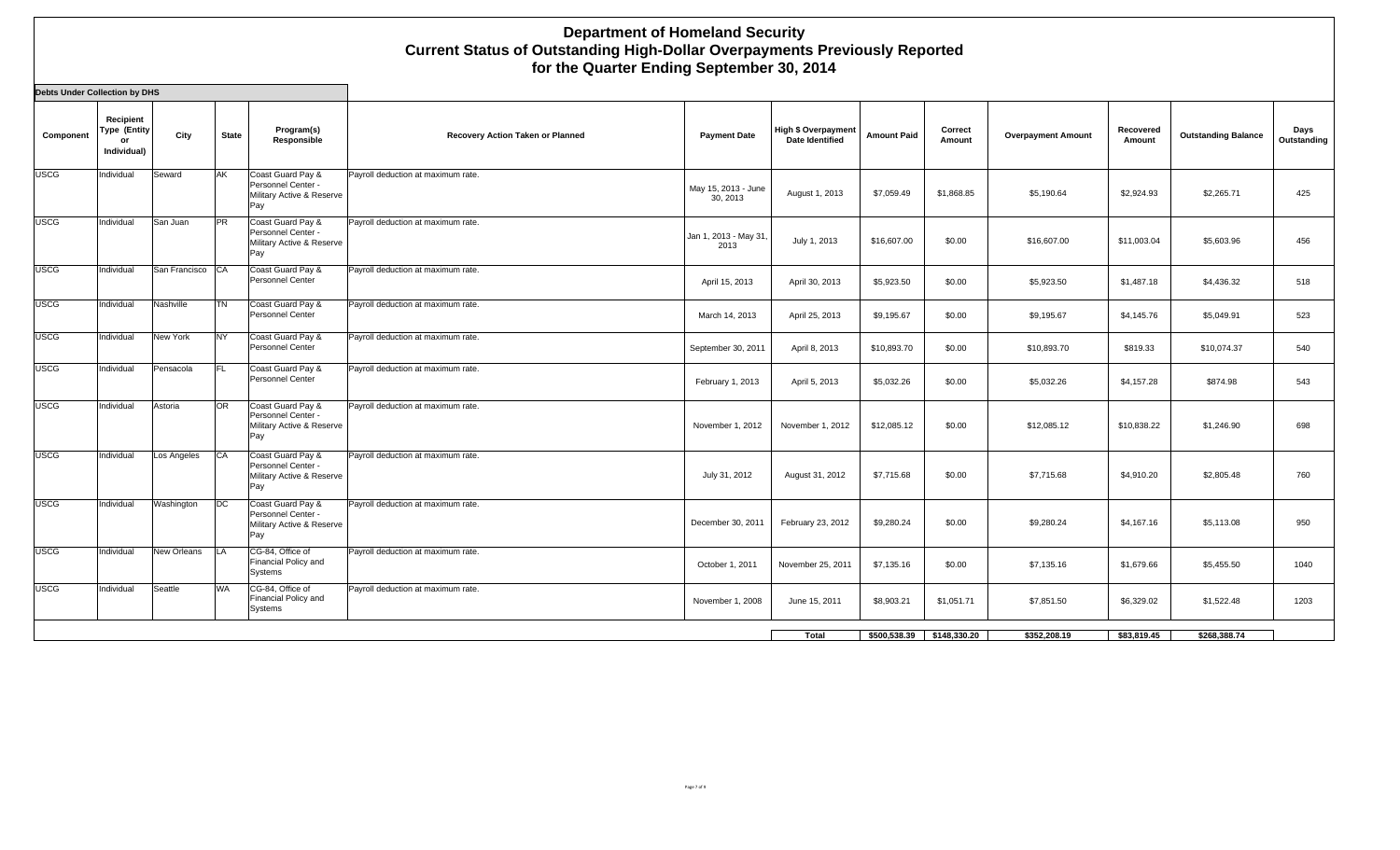| Debts Cleared or Collected by DHS |                                                |            |              |                                                                          |                                                                                                                                                                                                                                                                                         |                                    |                                                      |                    |                          |                       |                     |                                                             |                               |
|-----------------------------------|------------------------------------------------|------------|--------------|--------------------------------------------------------------------------|-----------------------------------------------------------------------------------------------------------------------------------------------------------------------------------------------------------------------------------------------------------------------------------------|------------------------------------|------------------------------------------------------|--------------------|--------------------------|-----------------------|---------------------|-------------------------------------------------------------|-------------------------------|
| Component                         | Recipient<br>Type<br>(Entity or<br>Individual) | City       | <b>State</b> | Program(s)<br>Responsible                                                | Recovery Action Taken To Recoup Overpayment                                                                                                                                                                                                                                             | <b>Payment Date</b>                | <b>High \$ Overpayment</b><br><b>Date Identified</b> | <b>Amount Paid</b> | <b>Correct</b><br>Amount | Overpayment<br>Amount | Recovered<br>Amount | <b>Waived Amount or</b><br><b>Documentation</b><br>Received | Outstanding<br><b>Balance</b> |
| <b>TSA</b>                        | Entity                                         | Arlington  | VA           | Vendor/TSA                                                               | Refund request letter sent to vendor on June 30, 2014. The requested refund was received on<br>7/24/14 and posted on 7/29/14.                                                                                                                                                           | June 18, 2014                      | June 27, 2014                                        | \$684,561.60       | \$240,948.68             | \$443,612.92          | \$443,612.92        | \$0.00                                                      | \$0.00                        |
| <b>TSA</b>                        | Entity                                         | Denver     | $_{\rm CO}$  | Vendor/TSA                                                               | Refund request letter sent to vendor on June 27, 2014. The requested refund was received on<br>7/24/14 and posted on 7/29/14.                                                                                                                                                           | June 19, 2014                      | June 24, 2014                                        | \$100,064.59       | \$0.00                   | \$100,064.59          | \$100,064.59        | \$0.00                                                      | \$0.00                        |
| <b>USCG</b>                       | Individual                                     | Bellvue    | WA           | Coast Guard Pav &<br>Personnel Center - Military<br>Active & Reserve Pay | Payroll deduction at maximum rate                                                                                                                                                                                                                                                       | May 1, 2014                        | May 2, 2014                                          | \$5,798.12         | \$0.00                   | \$5,798.12            | \$5,798.12          | \$0.00                                                      | \$0.00                        |
| <b>USCG</b>                       | Individual                                     | Henderson  | <b>NV</b>    | Coast Guard Pay &<br>Personnel Center - Military<br>Active & Reserve Pay | Payroll deduction at maximum rate                                                                                                                                                                                                                                                       | April 1, 2014                      | April 7, 2014                                        | \$5,691.60         | \$0.00                   | \$5,691.60            | \$5,691.60          | \$0.00                                                      | \$0.00                        |
| <b>USCG</b>                       | Individual                                     | Japan      | Japan        | Pay & Personnel Center                                                   | Payroll deduction at maximum rate.                                                                                                                                                                                                                                                      | July 1, 2012 to September 30, 2012 | November 28, 2012                                    | \$8,160.98         | \$0.00                   | \$8,160.98            | \$8,160.98          | \$0.00                                                      | \$0.00                        |
| <b>USSS</b>                       | Individual                                     | Washington | $_{\rm DC}$  | Payroll                                                                  | Employee was deemed liable for \$4,670.56. \$4,670.56 was waived by the CFO's office. \$84.28<br>was adjusted to prior quarter reporting. Employee has repaid \$2,724.02 through Payroll<br>Deduction. Employee repaid the balance of \$1,946.54 on July 8, 2014 with a personal check. | September 1, 2007                  | February 7, 2014                                     | \$9,425.40         | \$0.00                   | \$9,425.40            | \$4,670.56          | \$4,754.84                                                  | \$0.00                        |
|                                   |                                                |            |              |                                                                          |                                                                                                                                                                                                                                                                                         |                                    | Total                                                | \$813,702.29       | \$240,948.68             | \$572,753.61          | \$567.998.77        | \$4.754.84                                                  | \$0.00                        |